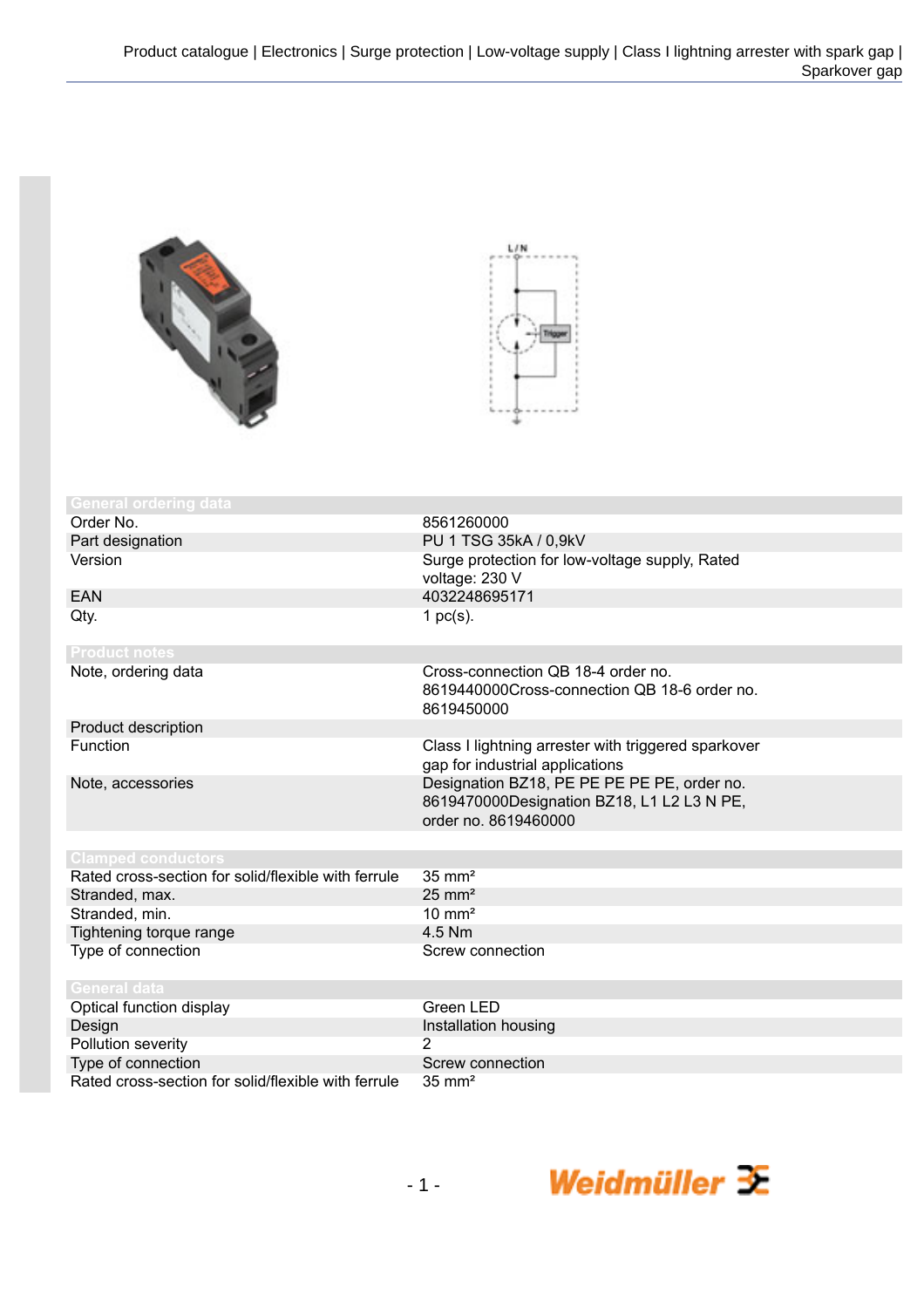| <b>General data</b>                              |                                             |
|--------------------------------------------------|---------------------------------------------|
| solid                                            |                                             |
| flexible                                         |                                             |
| Flexible w. ferrule (DIN 46228-1)                |                                             |
| stranded                                         | $1025$ mm <sup>2</sup>                      |
| Ambient temperature (operational)                | $-40$ 85°C                                  |
| Storage temperature                              | $-40$ 85°C                                  |
| Note, accessories                                | Designation BZ18, PE PE PE PE PE, order no. |
|                                                  | 8619470000Designation BZ18, L1 L2 L3 N PE,  |
|                                                  | order no. 8619460000                        |
|                                                  |                                             |
| Insulation coordination acc. to EN 50178         |                                             |
| Overvoltage category                             | III                                         |
| Pollution severity                               | $\overline{2}$                              |
|                                                  |                                             |
| Interference voltage                             |                                             |
| On output side (L /N - PE) at max. discharge     | 900 V                                       |
| current; smaller                                 |                                             |
| On output side, smaller                          | 900 V                                       |
|                                                  |                                             |
| <b>Protective elements</b>                       |                                             |
| Optical function display                         | Green LED                                   |
|                                                  |                                             |
| <b>Technical data</b>                            |                                             |
| Rated voltage                                    | 230 V                                       |
| Rated voltage (AC)                               | 230 V                                       |
| Max. continuous voltage, Uc (AC)                 | 260 V                                       |
| Requirements class, acc. to IEC 61643-1          | Class I                                     |
| Requirements class, acc. to EN 61643-11          | T <sub>1</sub>                              |
| Acc.to DIN VDE 0675-6                            | Requirements class B                        |
| Lightning test current I imp (10/350 µs)         | 35 kA with 17.5As charge                    |
| Specific energy, per path                        | 305 kJ/Ω                                    |
| Short-circuit current extinction without back-up | 3 kA / 50 Hz                                |
| fuse                                             |                                             |
| Short-circuit strength with max. back-up fuse    | 25 kA                                       |
| Sparkover time                                   | $\leq 1 \mu s$                              |
| Fuse, max.                                       | 125 A gl                                    |
| Protection level Up (typical)                    | 900 V                                       |
| Leakage current at Un                            | 2.5 <sub>m</sub> A                          |
| AC/DC/UC                                         | <b>AC</b>                                   |
| Discharge current, max. (10/350 µs)              | 35 kA                                       |
| Mains frequency at 250 Vmax                      | 5060 Hz                                     |
|                                                  |                                             |
| <b>Dimensions</b>                                |                                             |
| Clamping range, max.                             | $35 \text{ mm}^2$                           |
| Clamping range, min.                             | $10 \text{ mm}^2$                           |
| Clamping range, nom.                             | $35 \text{ mm}^2$                           |
| Length                                           | 91 mm                                       |
| Height                                           | 63 mm                                       |
| Width                                            | <b>18 mm</b>                                |
|                                                  |                                             |